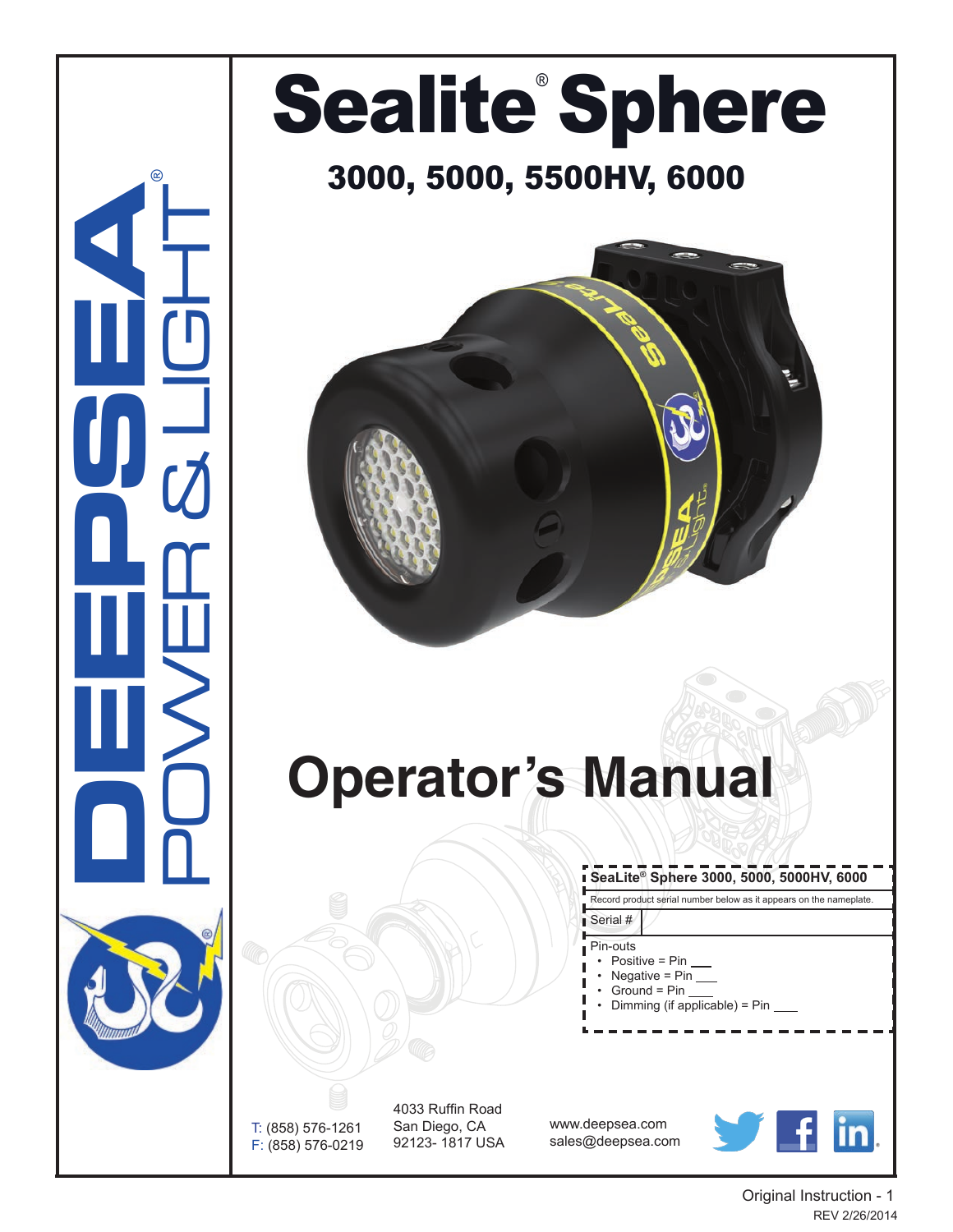| MCBH3MP<br>mm<br>(High Voltage AC/DC)<br>5.58<br>$1 = Hot (DC +)$<br>141.6<br>Guide<br>3X<br>$2 =$ Neutral (DC -)<br>[3.66]<br>1/4"-20 UNC<br>$3 =$ Chassis<br>92.9<br>or<br>M6 x 1<br><b>MCBH5MP</b><br>SYMM<br>(Low Voltage DC)<br>$\frac{1}{19.1}$<br>$1 = Positive$<br>$2$ = Negative<br>$[2.61]$ $[3.22]$<br>$[3.31] \scriptstyle{\text{min}}$<br>ē<br>$3 =$ Chassis<br>$\varphi$ 66.2 $\varphi$ 81.7<br>1.50<br>38.1<br>$4 = Not Used$<br>5= 0-5 V DC Control<br>$\frac{1}{51.4}$<br>(0-5Vdc Control ground to<br>Pin 2)<br>*Other connectors and pin-out options<br>are available upon request.<br><b>SLS-3000</b><br><b>SLS-6000</b><br><b>SLS-5000</b><br><b>SLS-5000 HV</b><br><b>Electrical Specifications</b><br>110-140V AC<br>215 - 275V AC<br>120-150V DC<br>275 - 375V DC<br>10-36V DC<br>20-36V DC<br>1.5A @ 120V AC Nominal<br>0.62A @ 220V AC Nominal<br>1.7A@ 24V DC<br>3.3A @ 24V DC<br>Input*<br>(140V AC Max), 150W Max<br>(275V AC Max), 130W Max<br>41 W<br>80W<br>1.0A @ 135V DC Nominal<br>0.32A @ 280V DC Nominal<br>(150V DC Max), 150W Max<br>(375V DC Max), 130W Max<br>0-5V Control Loop (Standard)<br>AC Phase Control Dimmer &<br><b>Dimming</b><br>Variable Voltage (Optional)<br>Variable Voltage (Variac)<br><b>Optical Specifications</b><br><b>Lumens in Water</b><br>3000 Lumens typical<br>5000 Lumens typical<br>6000 Lumens typical<br>5000 Lumens typical<br>(Flood Lights)<br><b>True Lumens/Watt</b><br>73 lm/w<br>40 lm/w<br>35 lm/w<br>62.5 lm/w<br><b>True Lumens/</b><br>22.7 lm/g<br>$21.4 \text{ Im/g}$<br>$13.6 \text{ Im/g}$<br>17.9 $Im/g$<br><b>Weight in Water</b><br><b>Color</b><br>White 6K mix; other color options available<br>Standard: 6000K (White 6K)<br><b>Color Temp</b><br>Optional: 9000K (White LED's)<br><b>Beam Pattern in</b><br>Flood: 75°/Medium: 38°<br>Water (FWHP)<br><b>Color Rendering</b><br>77 (Standard White LED's)<br>Index (CRI)<br><b>Mechanical Specifications</b><br>Hard Anodized 6013-T8<br><b>Body Material</b><br>Aluminum (Standard)<br>Beryllium Copper (Optional)<br><b>Window Material</b><br>Sapphire<br>High Strength Mounting Collar with Titanium inserts<br><b>Mounts</b><br>(1/4"-20 or 6mm Thread Sizes)<br><b>Weight in Air</b><br>654g (1.44 lbs) for standard Al housing<br>710g (1.56 lbs) for standard AI housing<br><b>Weight in Salt</b><br>220g (0.49 lbs) for standard AI housing<br>280q (0.62 lbs) for standard AI housing<br>Water<br><b>Impodible Volume</b><br>160 cm <sup>3</sup> (9.76 in <sup>3</sup> )<br>125 cm <sup>3</sup> (7.63 in <sup>3</sup> )<br><b>Environmental Specifications</b><br><b>Depth Rating</b><br>6,000m (20,000ft)<br><b>Test Pressure</b><br>8,700 psi<br><b>Crush Depth</b><br>8,964 m (29,578 ft)<br><b>Operation Temp</b><br>$-10^{\circ}$ C - 40°C (14°F - 104°F)<br>*DeepSea Power and Light offers a Universal SeaLite Sphere option with an input range of 90-250 VAC (50/60Hz) and 80-350 VDC. Please contact |        |  | <b>Specification Overview</b> |  |  |  |  |  |  |
|--------------------------------------------------------------------------------------------------------------------------------------------------------------------------------------------------------------------------------------------------------------------------------------------------------------------------------------------------------------------------------------------------------------------------------------------------------------------------------------------------------------------------------------------------------------------------------------------------------------------------------------------------------------------------------------------------------------------------------------------------------------------------------------------------------------------------------------------------------------------------------------------------------------------------------------------------------------------------------------------------------------------------------------------------------------------------------------------------------------------------------------------------------------------------------------------------------------------------------------------------------------------------------------------------------------------------------------------------------------------------------------------------------------------------------------------------------------------------------------------------------------------------------------------------------------------------------------------------------------------------------------------------------------------------------------------------------------------------------------------------------------------------------------------------------------------------------------------------------------------------------------------------------------------------------------------------------------------------------------------------------------------------------------------------------------------------------------------------------------------------------------------------------------------------------------------------------------------------------------------------------------------------------------------------------------------------------------------------------------------------------------------------------------------------------------------------------------------------------------------------------------------------------------------------------------------------------------------------------------------------------------------------------------------------------------------------------------------------------------------------------------------------------------------------------------------------------------------------------------------------------------------------------------------------------------------------------------------------|--------|--|-------------------------------|--|--|--|--|--|--|
|                                                                                                                                                                                                                                                                                                                                                                                                                                                                                                                                                                                                                                                                                                                                                                                                                                                                                                                                                                                                                                                                                                                                                                                                                                                                                                                                                                                                                                                                                                                                                                                                                                                                                                                                                                                                                                                                                                                                                                                                                                                                                                                                                                                                                                                                                                                                                                                                                                                                                                                                                                                                                                                                                                                                                                                                                                                                                                                                                                          | [inch] |  |                               |  |  |  |  |  |  |
|                                                                                                                                                                                                                                                                                                                                                                                                                                                                                                                                                                                                                                                                                                                                                                                                                                                                                                                                                                                                                                                                                                                                                                                                                                                                                                                                                                                                                                                                                                                                                                                                                                                                                                                                                                                                                                                                                                                                                                                                                                                                                                                                                                                                                                                                                                                                                                                                                                                                                                                                                                                                                                                                                                                                                                                                                                                                                                                                                                          |        |  |                               |  |  |  |  |  |  |
|                                                                                                                                                                                                                                                                                                                                                                                                                                                                                                                                                                                                                                                                                                                                                                                                                                                                                                                                                                                                                                                                                                                                                                                                                                                                                                                                                                                                                                                                                                                                                                                                                                                                                                                                                                                                                                                                                                                                                                                                                                                                                                                                                                                                                                                                                                                                                                                                                                                                                                                                                                                                                                                                                                                                                                                                                                                                                                                                                                          |        |  |                               |  |  |  |  |  |  |
|                                                                                                                                                                                                                                                                                                                                                                                                                                                                                                                                                                                                                                                                                                                                                                                                                                                                                                                                                                                                                                                                                                                                                                                                                                                                                                                                                                                                                                                                                                                                                                                                                                                                                                                                                                                                                                                                                                                                                                                                                                                                                                                                                                                                                                                                                                                                                                                                                                                                                                                                                                                                                                                                                                                                                                                                                                                                                                                                                                          |        |  |                               |  |  |  |  |  |  |
|                                                                                                                                                                                                                                                                                                                                                                                                                                                                                                                                                                                                                                                                                                                                                                                                                                                                                                                                                                                                                                                                                                                                                                                                                                                                                                                                                                                                                                                                                                                                                                                                                                                                                                                                                                                                                                                                                                                                                                                                                                                                                                                                                                                                                                                                                                                                                                                                                                                                                                                                                                                                                                                                                                                                                                                                                                                                                                                                                                          |        |  |                               |  |  |  |  |  |  |
|                                                                                                                                                                                                                                                                                                                                                                                                                                                                                                                                                                                                                                                                                                                                                                                                                                                                                                                                                                                                                                                                                                                                                                                                                                                                                                                                                                                                                                                                                                                                                                                                                                                                                                                                                                                                                                                                                                                                                                                                                                                                                                                                                                                                                                                                                                                                                                                                                                                                                                                                                                                                                                                                                                                                                                                                                                                                                                                                                                          |        |  |                               |  |  |  |  |  |  |
|                                                                                                                                                                                                                                                                                                                                                                                                                                                                                                                                                                                                                                                                                                                                                                                                                                                                                                                                                                                                                                                                                                                                                                                                                                                                                                                                                                                                                                                                                                                                                                                                                                                                                                                                                                                                                                                                                                                                                                                                                                                                                                                                                                                                                                                                                                                                                                                                                                                                                                                                                                                                                                                                                                                                                                                                                                                                                                                                                                          |        |  |                               |  |  |  |  |  |  |
|                                                                                                                                                                                                                                                                                                                                                                                                                                                                                                                                                                                                                                                                                                                                                                                                                                                                                                                                                                                                                                                                                                                                                                                                                                                                                                                                                                                                                                                                                                                                                                                                                                                                                                                                                                                                                                                                                                                                                                                                                                                                                                                                                                                                                                                                                                                                                                                                                                                                                                                                                                                                                                                                                                                                                                                                                                                                                                                                                                          |        |  |                               |  |  |  |  |  |  |
|                                                                                                                                                                                                                                                                                                                                                                                                                                                                                                                                                                                                                                                                                                                                                                                                                                                                                                                                                                                                                                                                                                                                                                                                                                                                                                                                                                                                                                                                                                                                                                                                                                                                                                                                                                                                                                                                                                                                                                                                                                                                                                                                                                                                                                                                                                                                                                                                                                                                                                                                                                                                                                                                                                                                                                                                                                                                                                                                                                          |        |  |                               |  |  |  |  |  |  |
|                                                                                                                                                                                                                                                                                                                                                                                                                                                                                                                                                                                                                                                                                                                                                                                                                                                                                                                                                                                                                                                                                                                                                                                                                                                                                                                                                                                                                                                                                                                                                                                                                                                                                                                                                                                                                                                                                                                                                                                                                                                                                                                                                                                                                                                                                                                                                                                                                                                                                                                                                                                                                                                                                                                                                                                                                                                                                                                                                                          |        |  |                               |  |  |  |  |  |  |
|                                                                                                                                                                                                                                                                                                                                                                                                                                                                                                                                                                                                                                                                                                                                                                                                                                                                                                                                                                                                                                                                                                                                                                                                                                                                                                                                                                                                                                                                                                                                                                                                                                                                                                                                                                                                                                                                                                                                                                                                                                                                                                                                                                                                                                                                                                                                                                                                                                                                                                                                                                                                                                                                                                                                                                                                                                                                                                                                                                          |        |  |                               |  |  |  |  |  |  |
|                                                                                                                                                                                                                                                                                                                                                                                                                                                                                                                                                                                                                                                                                                                                                                                                                                                                                                                                                                                                                                                                                                                                                                                                                                                                                                                                                                                                                                                                                                                                                                                                                                                                                                                                                                                                                                                                                                                                                                                                                                                                                                                                                                                                                                                                                                                                                                                                                                                                                                                                                                                                                                                                                                                                                                                                                                                                                                                                                                          |        |  |                               |  |  |  |  |  |  |
|                                                                                                                                                                                                                                                                                                                                                                                                                                                                                                                                                                                                                                                                                                                                                                                                                                                                                                                                                                                                                                                                                                                                                                                                                                                                                                                                                                                                                                                                                                                                                                                                                                                                                                                                                                                                                                                                                                                                                                                                                                                                                                                                                                                                                                                                                                                                                                                                                                                                                                                                                                                                                                                                                                                                                                                                                                                                                                                                                                          |        |  |                               |  |  |  |  |  |  |
|                                                                                                                                                                                                                                                                                                                                                                                                                                                                                                                                                                                                                                                                                                                                                                                                                                                                                                                                                                                                                                                                                                                                                                                                                                                                                                                                                                                                                                                                                                                                                                                                                                                                                                                                                                                                                                                                                                                                                                                                                                                                                                                                                                                                                                                                                                                                                                                                                                                                                                                                                                                                                                                                                                                                                                                                                                                                                                                                                                          |        |  |                               |  |  |  |  |  |  |
|                                                                                                                                                                                                                                                                                                                                                                                                                                                                                                                                                                                                                                                                                                                                                                                                                                                                                                                                                                                                                                                                                                                                                                                                                                                                                                                                                                                                                                                                                                                                                                                                                                                                                                                                                                                                                                                                                                                                                                                                                                                                                                                                                                                                                                                                                                                                                                                                                                                                                                                                                                                                                                                                                                                                                                                                                                                                                                                                                                          |        |  |                               |  |  |  |  |  |  |
|                                                                                                                                                                                                                                                                                                                                                                                                                                                                                                                                                                                                                                                                                                                                                                                                                                                                                                                                                                                                                                                                                                                                                                                                                                                                                                                                                                                                                                                                                                                                                                                                                                                                                                                                                                                                                                                                                                                                                                                                                                                                                                                                                                                                                                                                                                                                                                                                                                                                                                                                                                                                                                                                                                                                                                                                                                                                                                                                                                          |        |  |                               |  |  |  |  |  |  |
|                                                                                                                                                                                                                                                                                                                                                                                                                                                                                                                                                                                                                                                                                                                                                                                                                                                                                                                                                                                                                                                                                                                                                                                                                                                                                                                                                                                                                                                                                                                                                                                                                                                                                                                                                                                                                                                                                                                                                                                                                                                                                                                                                                                                                                                                                                                                                                                                                                                                                                                                                                                                                                                                                                                                                                                                                                                                                                                                                                          |        |  |                               |  |  |  |  |  |  |
|                                                                                                                                                                                                                                                                                                                                                                                                                                                                                                                                                                                                                                                                                                                                                                                                                                                                                                                                                                                                                                                                                                                                                                                                                                                                                                                                                                                                                                                                                                                                                                                                                                                                                                                                                                                                                                                                                                                                                                                                                                                                                                                                                                                                                                                                                                                                                                                                                                                                                                                                                                                                                                                                                                                                                                                                                                                                                                                                                                          |        |  |                               |  |  |  |  |  |  |
|                                                                                                                                                                                                                                                                                                                                                                                                                                                                                                                                                                                                                                                                                                                                                                                                                                                                                                                                                                                                                                                                                                                                                                                                                                                                                                                                                                                                                                                                                                                                                                                                                                                                                                                                                                                                                                                                                                                                                                                                                                                                                                                                                                                                                                                                                                                                                                                                                                                                                                                                                                                                                                                                                                                                                                                                                                                                                                                                                                          |        |  |                               |  |  |  |  |  |  |
|                                                                                                                                                                                                                                                                                                                                                                                                                                                                                                                                                                                                                                                                                                                                                                                                                                                                                                                                                                                                                                                                                                                                                                                                                                                                                                                                                                                                                                                                                                                                                                                                                                                                                                                                                                                                                                                                                                                                                                                                                                                                                                                                                                                                                                                                                                                                                                                                                                                                                                                                                                                                                                                                                                                                                                                                                                                                                                                                                                          |        |  |                               |  |  |  |  |  |  |
|                                                                                                                                                                                                                                                                                                                                                                                                                                                                                                                                                                                                                                                                                                                                                                                                                                                                                                                                                                                                                                                                                                                                                                                                                                                                                                                                                                                                                                                                                                                                                                                                                                                                                                                                                                                                                                                                                                                                                                                                                                                                                                                                                                                                                                                                                                                                                                                                                                                                                                                                                                                                                                                                                                                                                                                                                                                                                                                                                                          |        |  |                               |  |  |  |  |  |  |
|                                                                                                                                                                                                                                                                                                                                                                                                                                                                                                                                                                                                                                                                                                                                                                                                                                                                                                                                                                                                                                                                                                                                                                                                                                                                                                                                                                                                                                                                                                                                                                                                                                                                                                                                                                                                                                                                                                                                                                                                                                                                                                                                                                                                                                                                                                                                                                                                                                                                                                                                                                                                                                                                                                                                                                                                                                                                                                                                                                          |        |  |                               |  |  |  |  |  |  |
|                                                                                                                                                                                                                                                                                                                                                                                                                                                                                                                                                                                                                                                                                                                                                                                                                                                                                                                                                                                                                                                                                                                                                                                                                                                                                                                                                                                                                                                                                                                                                                                                                                                                                                                                                                                                                                                                                                                                                                                                                                                                                                                                                                                                                                                                                                                                                                                                                                                                                                                                                                                                                                                                                                                                                                                                                                                                                                                                                                          |        |  |                               |  |  |  |  |  |  |
|                                                                                                                                                                                                                                                                                                                                                                                                                                                                                                                                                                                                                                                                                                                                                                                                                                                                                                                                                                                                                                                                                                                                                                                                                                                                                                                                                                                                                                                                                                                                                                                                                                                                                                                                                                                                                                                                                                                                                                                                                                                                                                                                                                                                                                                                                                                                                                                                                                                                                                                                                                                                                                                                                                                                                                                                                                                                                                                                                                          |        |  |                               |  |  |  |  |  |  |
| DeepSea for additional details.                                                                                                                                                                                                                                                                                                                                                                                                                                                                                                                                                                                                                                                                                                                                                                                                                                                                                                                                                                                                                                                                                                                                                                                                                                                                                                                                                                                                                                                                                                                                                                                                                                                                                                                                                                                                                                                                                                                                                                                                                                                                                                                                                                                                                                                                                                                                                                                                                                                                                                                                                                                                                                                                                                                                                                                                                                                                                                                                          |        |  |                               |  |  |  |  |  |  |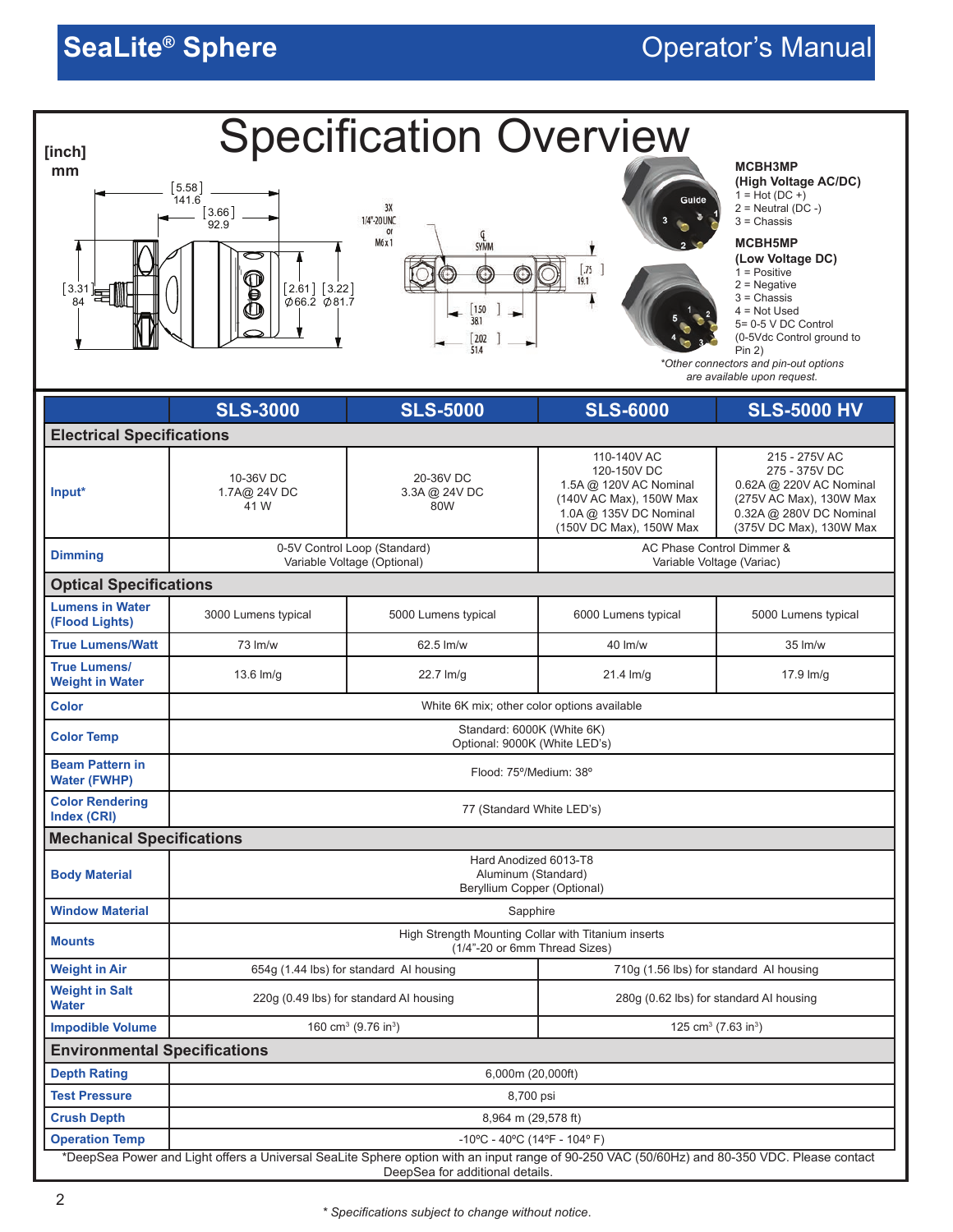## Table of Contents

| Flooded Light Repair <b>Elooded Light Repair</b> 5 |         |
|----------------------------------------------------|---------|
|                                                    |         |
|                                                    | $5 - 6$ |
|                                                    | 7-9     |
|                                                    |         |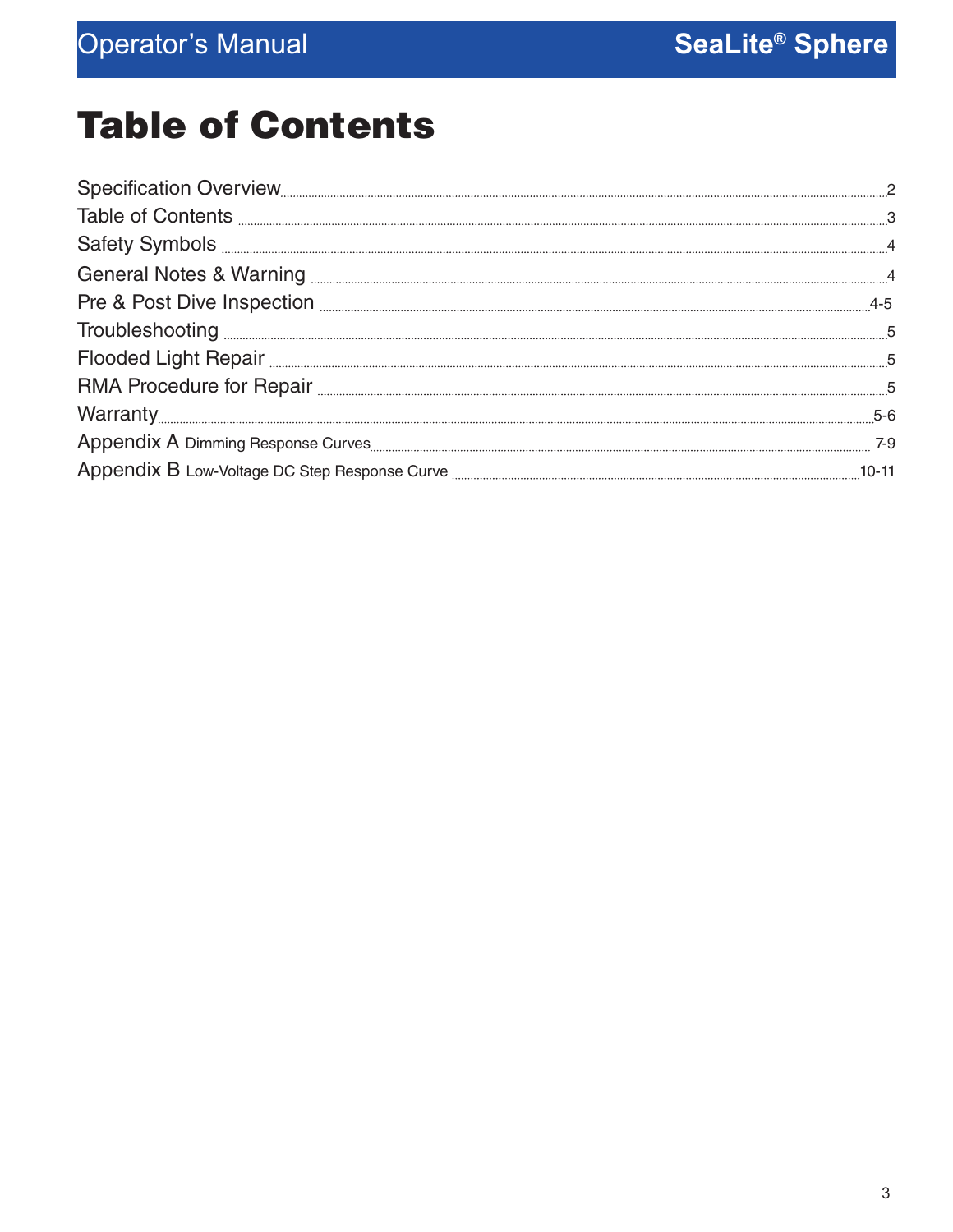### Safety Symbol

In this operator's manual and on the product, safety symbols are used to communicate important safety information. This section is provided to improve understanding of these symbols.



This is the safety alert symbol. It is used to alert you to potential personal injury hazards. Obey all safety messages that follow this symbol to avoid possible injury or death.

DANGER indicates a hazardous situation which, if not avoided, could result in death or serious injury.  $\mathbf A$  danger

WARNING indicates a hazardous situation which, if not avoided, could result in damage to the product or bodily harm.  $\mathop{\widehat{\mathbb M}}$  warning

CAUTION indicates a hazardous situation which, if not avoided, could result in minor or moderate injury. **A** CAUTION



NOTICE indicates information that relates to the protection of property.

This symbol means read the operator's manual carefully before using the equipment. The operator's manual contains important information on the safe and proper operation of the equipment.

This symbol means always wear safety glasses with side shields or goggles when handling or using this equipment to reduce the risk of eye injury.

This symbol indicates the risk of electrical shock.

### General Notes & Warning

Your SeaLite® Sphere is designed and built for years of maintenance-free operation. Simple pre- and post-cruise maintenance is all that should be done.

There should be no reason to ever open the body of your SeaLite® Sphere light. There are no user serviceable parts inside your new underwater light. Your SeaLite® Sphere was thoroughly presure tested prior to leaving the factory to confirm the integrity of the complete assembly. Opening the housing may cause potential problems when resealing.

You may run your SeaLite® Sphere at full power in air. This light is equipped with thermal sensing circuitry which will automatically fold back the light output and prevent it from overheating. The light will return to full brightness once it is submerged and allowed to cool.

#### **AWARNING**

Tampering with the lighthead in any way may damage the light and void your warranty.

Do not clean any part of the lighthead with any type of alcohol.

#### ${\bf A}$ danger

...............

When the SeaLite® Sphere is operated in air the body may reach temperatures in excess of 65° C (150ºF). These temperatures may be enough to cause burns if the light is handled without protective clothing.

Do not operate any high voltage electrical equipment in or around water without using a Ground Fault Circuit Interrupter (GFCI) and an isolation transformer, especially when divers are in the water.

### Pre & Post Dive Inspection

Check to make sure that the rear bulkhead connector is secure before deployment.

Check the following areas for previous damage, wear or corrosion: rear bulkhead connector, power cable, front window, and cowl.

Rinse your SeaLite® Sphere in fresh water after use in saltwater.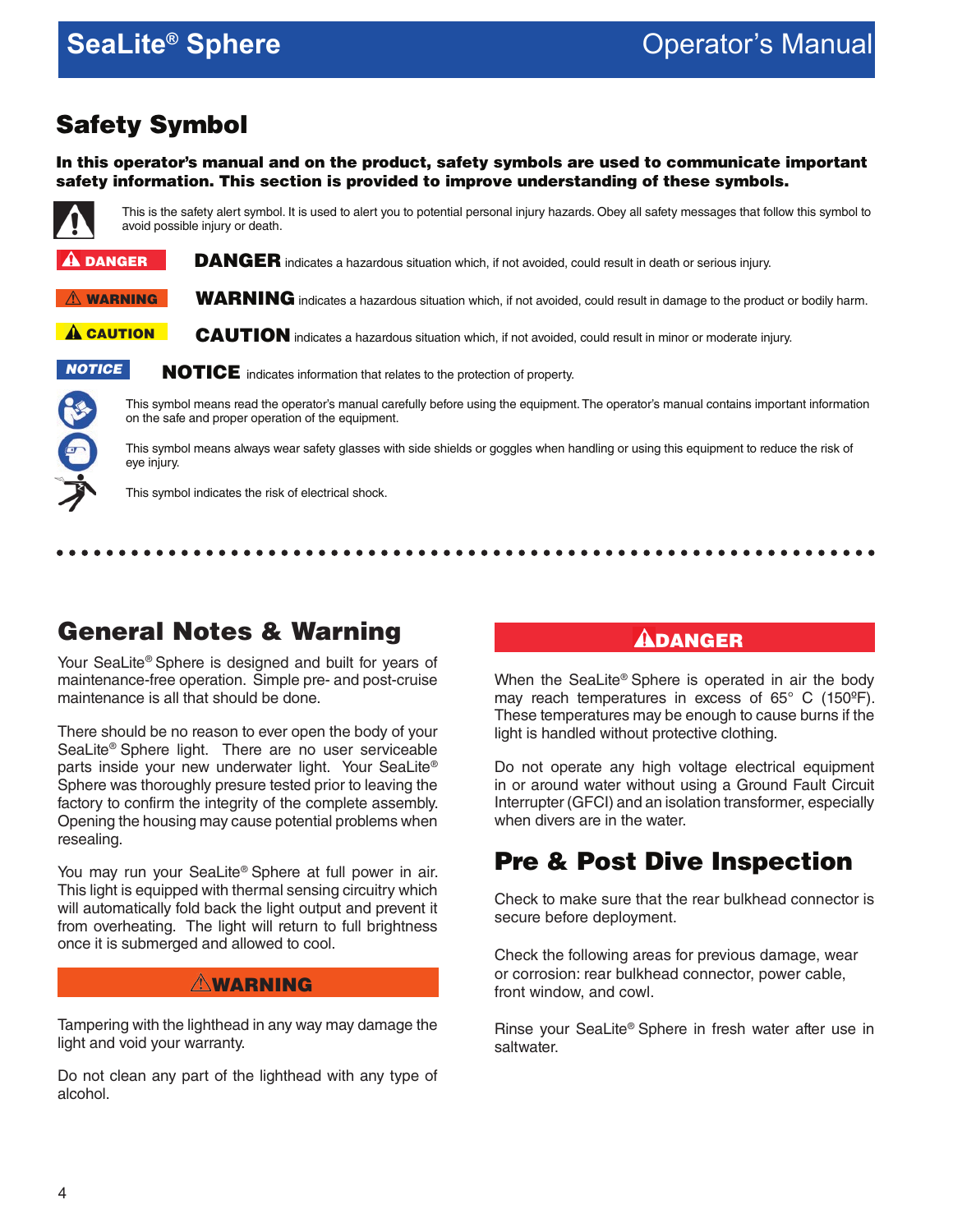#### **AWARNING**

After each deployment, carefully check to make sure the light is operational and has not flooded. If it gets flooded, upon surfacing, the light can become internally pressurized, which may be potentially dangerous. Additionally, if the power remains on when the light has partially flooded, it is possible for electrolytic generation of an explosive mixture of hydrogen and oxygen gases. If a light appears flooded upon removal from the water, it should be treated as potentially dangerous. Point the light away from persons and valuable equipment and make sure that the power is disconnected. See the Flooded Light Repair procedure for more information.

#### Troubleshooting

If the light stops working while underwater assume that it has been flooded. See Flooded Light Repair procedure below.

Once it has been determined that the light is not flooded, or if it does not turn on during pre-deployment checks, check the input power cable/inline connector to make sure that correct voltage is being supplied, and that the correct pin-out is being used. See page 2 of this manual for electrical specs and connector pin assignments.

If the light still does not work, return it to DSPL using the RMA Procedure for Repair below.

## Flooded Light Repair

If the light stops working while underwater, you should assume that it has been flooded. When working on a potentially flooded light, it is important to use appropriate personal protective equipment to include, at a minimum, eye and hand protection.

1. Place the light face down on a table making sure that the connector side is facing up.

2. Slowly unscrew the connector until the face O-ring seal no longer touches the back of the body. This will vent any internal pressure to atmospheric pressure. Listen for venting gases from around the threads. Soapy water will help show any leaking gas.

3. Once it is determined that the light is not or no longer internally pressurized, it is recommended that the light be returned with the connector partly unscrewed as in step 2 above, to DeepSea Power & Light for evaluation and repair using the RMA Procedure for Repair below.

**NOTICE** 

DeepSea Power & Light cannot be responsible for any damage incurred during emergency field repairs. Evidence of opened housings will void the warranty. Such repairs should be undertaken only as a last resort and by qualified personnel.

### RMA Procedure for Repair

Should it be necessary to return your SeaLite® Sphere to the factory, follow the procedure for the Flooded Light Repair above, leaving the connector partially unscrewed.

For warranty and non-warranty repairs please contact DeepSea Power & Light for a RMA number prior to returning your item. Please have your light model number, serial number and any other pertinent information along with a description of the problem, on hand when you call, or include them in a fax or e-mail.

When shipping your item, be sure that the freight is pre-paid (CODs will not be accepted) and that the RMA number is clearly printed on the outside of the box. All shipments should be sent to the address below:

**DeepSea Power & Light Attn: RMA #### 4033 Ruffin Road San Diego, CA 92123-1817 U.S.A Tel: (858) 576-1261 Fax: 858-576-0219 e-mail: RMA@deepsea.com**

### Limited Warranty

Seller warrants that the goods (except internal electronic components) sold under this contract will be free from defect in material and workmanship for a period of one year from the date of shipment from the factory, if they have been properly used. Internal electronic components are warranted for 90 days from the date of shipment from the factory, if they have been properly used. This warranty will be limited to the repair or replacement of parts and the necessary labor and services required to repair the goods. **IT IS EXPRESSLY AGREED THAT THIS WARRANTY WILL BE IN LIEU OF ALL WARRANTIES OF FITNESS AND IN LIEU OF THE WARRANTY OF MERCHANTABILITY.** This warranty is the exclusive and only warranty to pass with the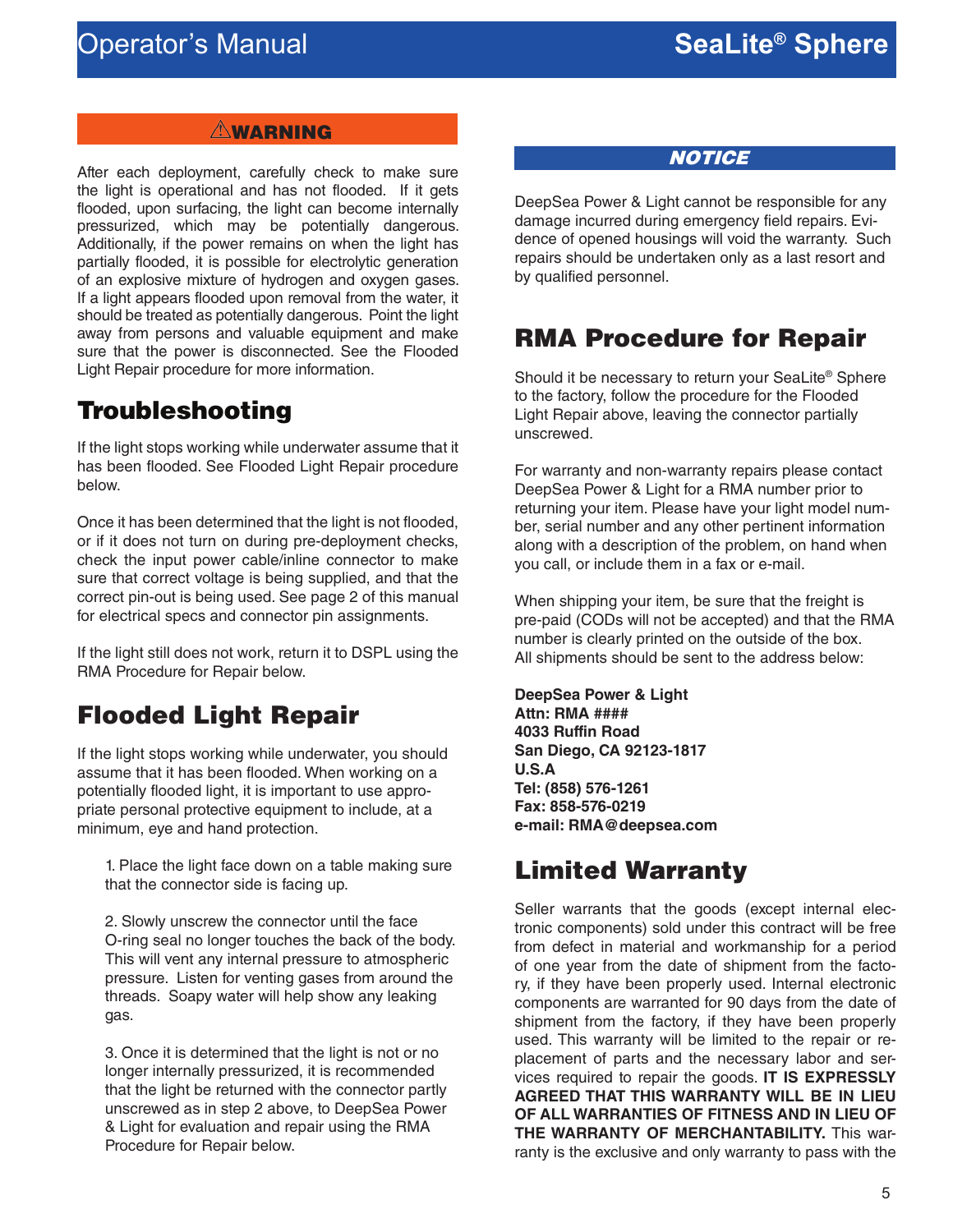goods under this contract. No agent, employee, or representative of the Seller has any authority to bind Seller to any information, representation, or warranty concerning the goods sold under this contract, and unless an affirmation, representation, or warranty made by an agent, employee, or representative is specifically included within this contract, it will not be enforceable by Buyer. If notice of defect is given to DeepSea Power & Light, Inc. within such 90 day or one year warranty period, the sole obligation of DeepSea Power & Light, Inc. shall be to furnish new or repaired parts free of charge in exchange for parts which have been proved defective and does not include any other costs such as the cost of removal of the defective part, installation, labor, or consequential damages of any kind, the exclusive remedy being to require DeepSea Power & Light, Inc. to furnish such new parts. Under no circumstances shall the Buyer be entitled to recover any incidental damages as that term is defined in Commercial Code §2715.

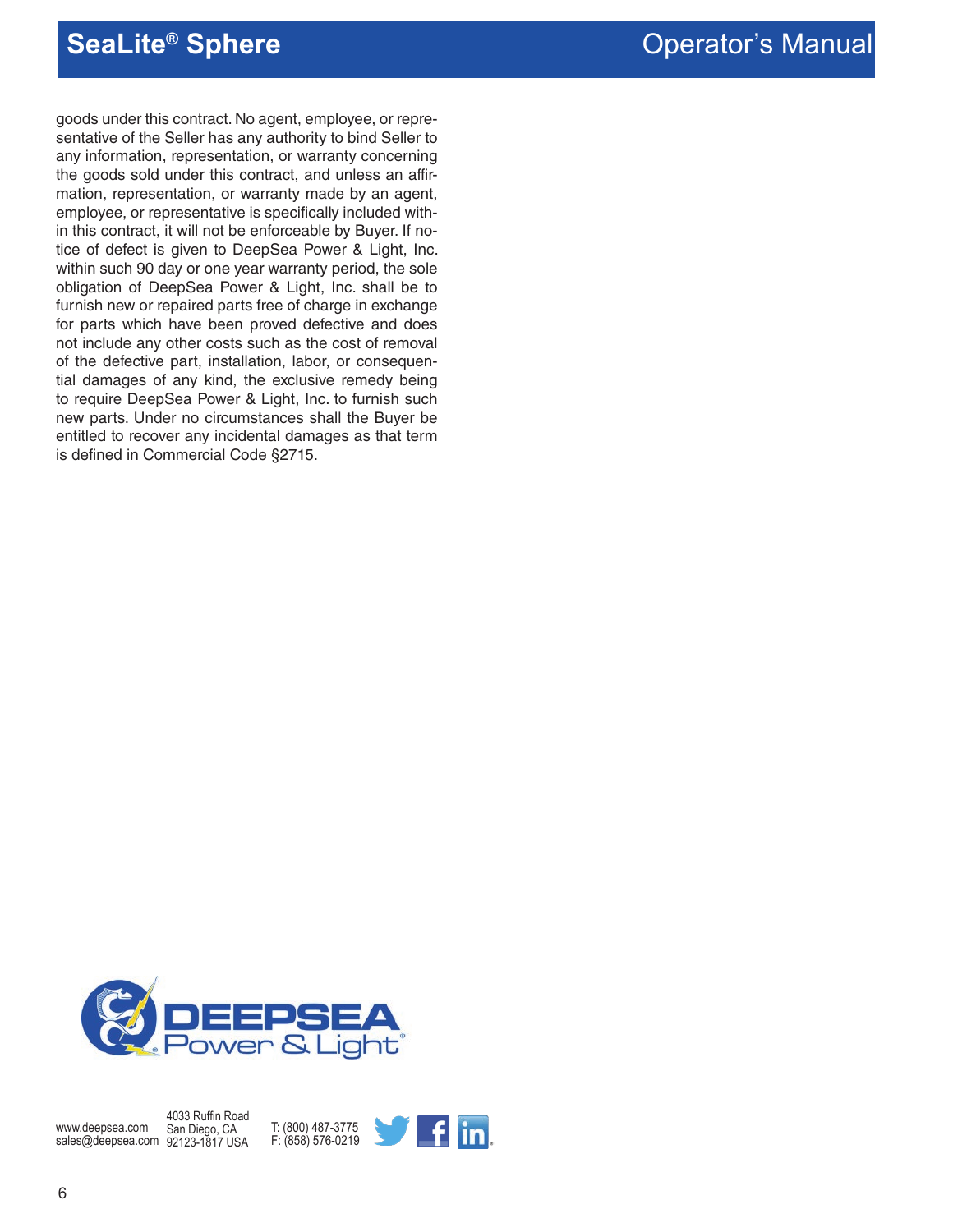

Dimming Response Curves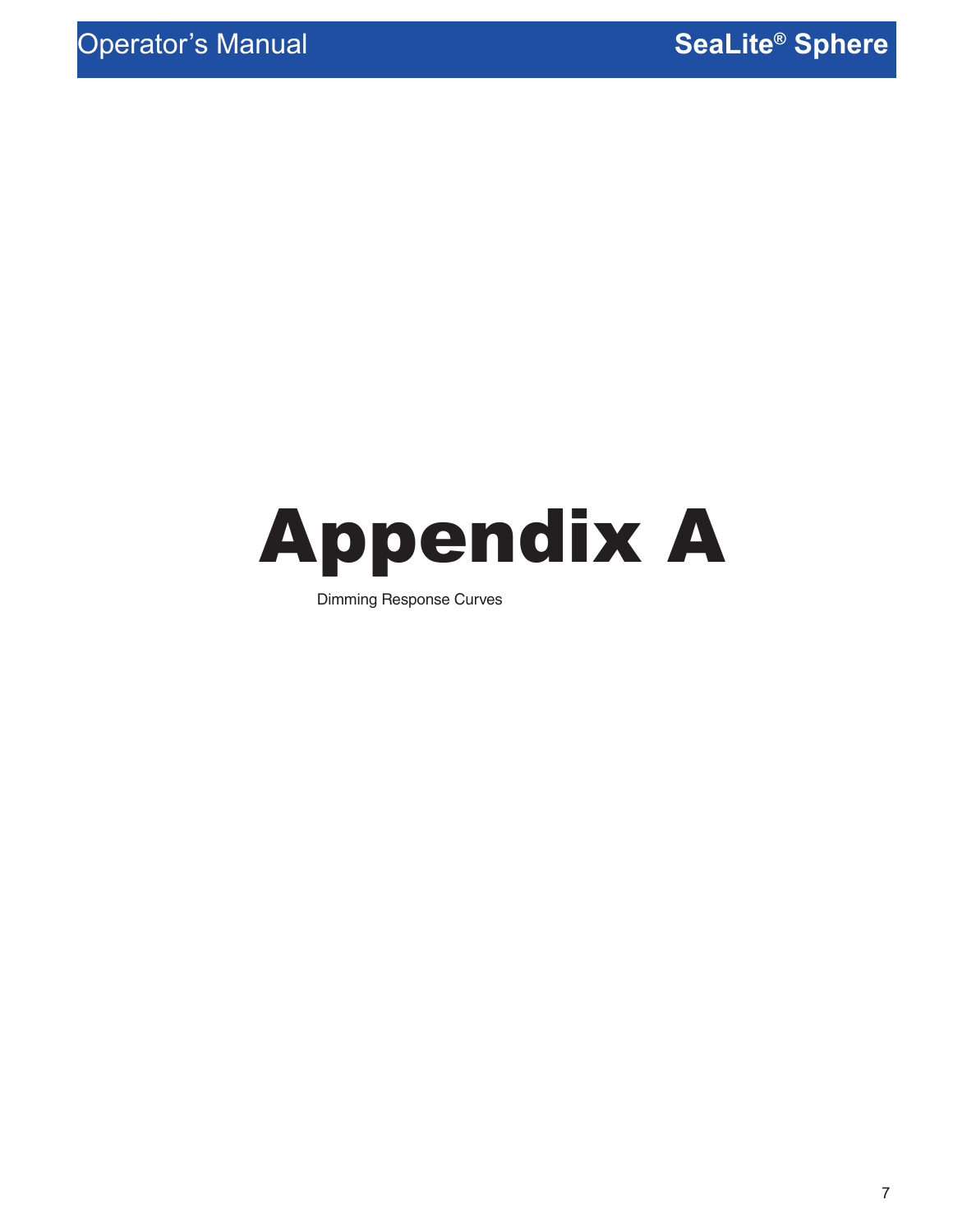

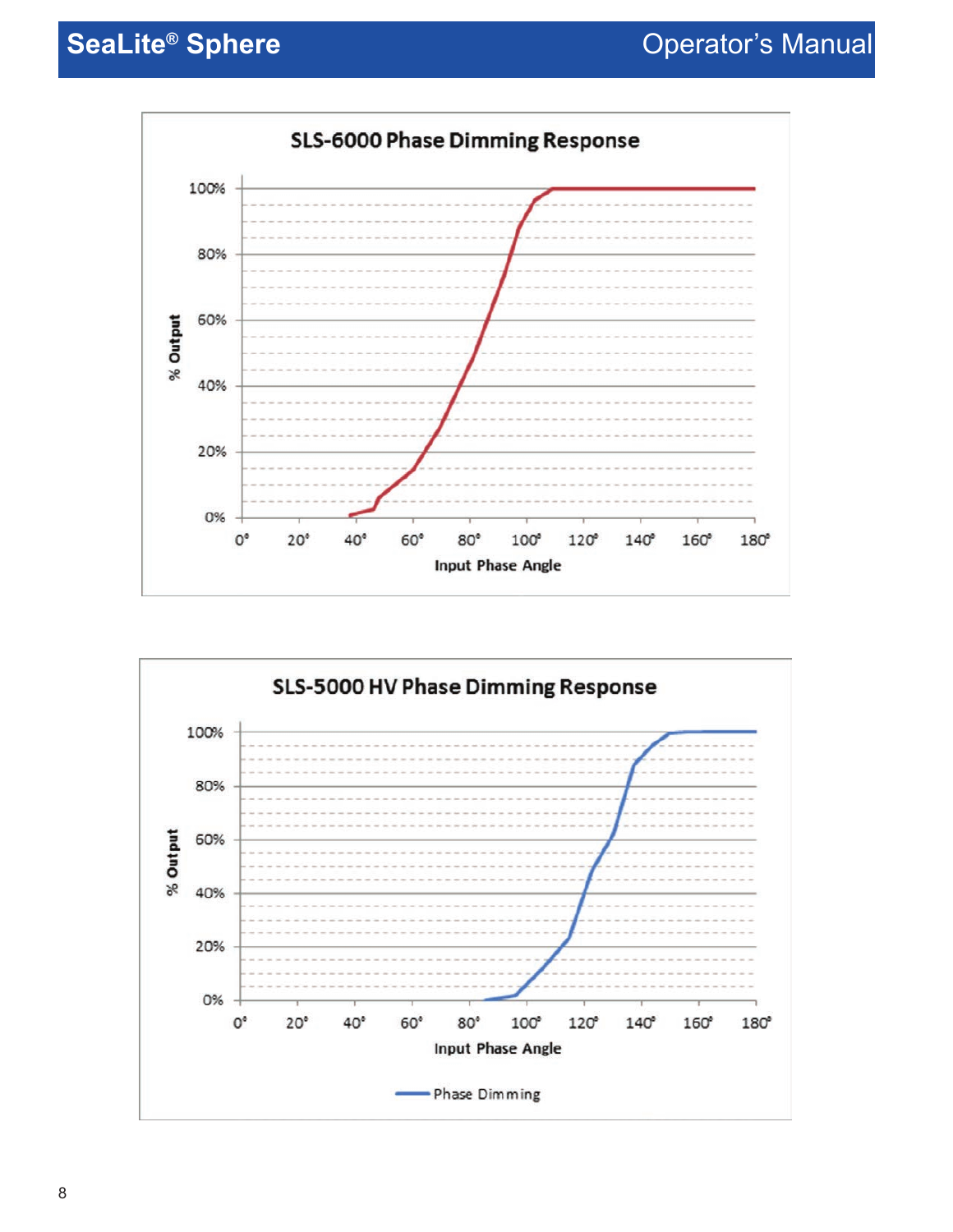

SLS-3000 & SLS-5000 0-5V Dimming Response

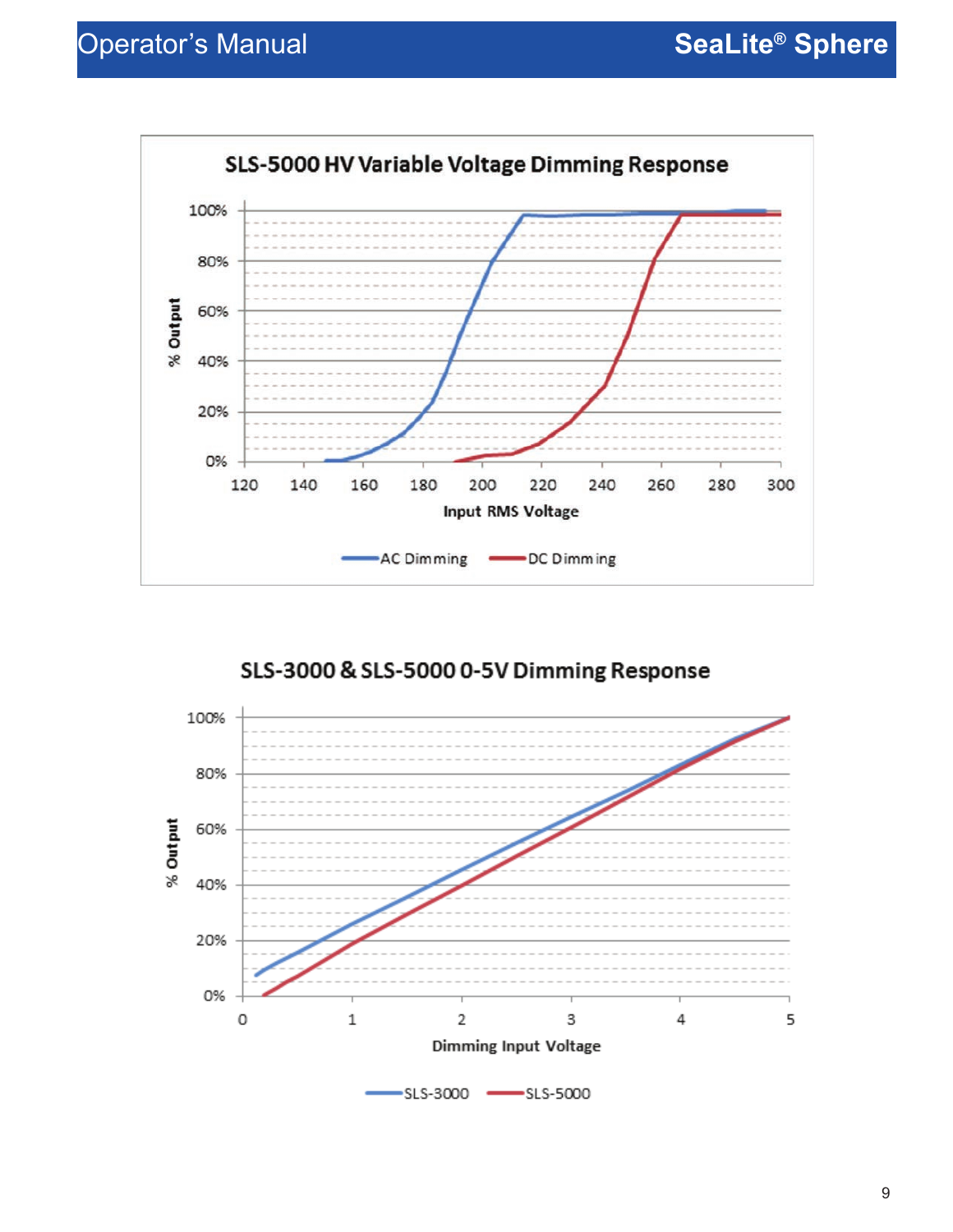# Appendix B

Low-Voltage DC Step Response Curve